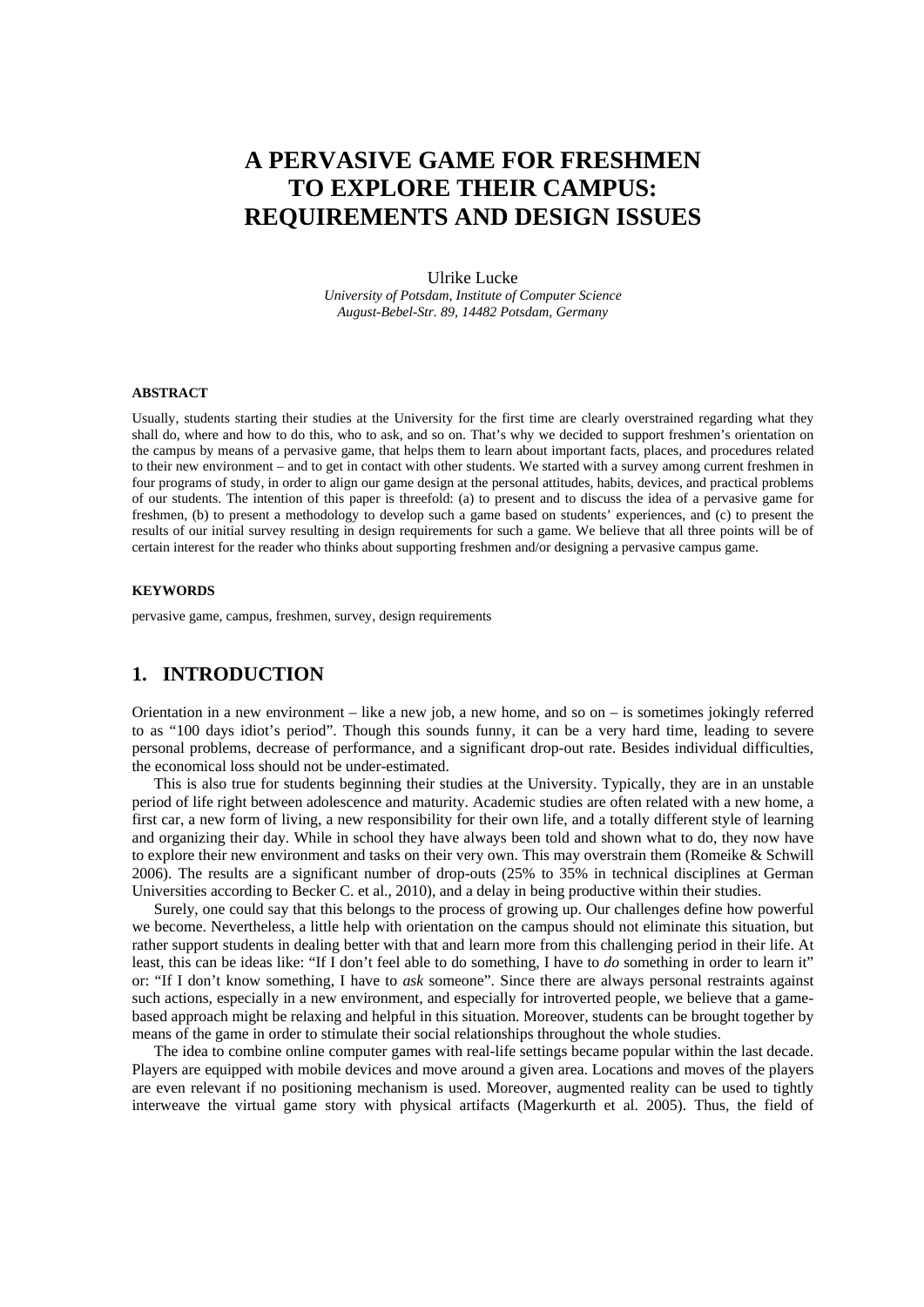pervasive gaming brings together the perspectives of technology (Benford et al., 2006), game design (Crawford 2003), psychology and culture (Salen & Zimmerman 2004) – and, if used for educational purposes, pedagogies (Thomas 2005). A special challenge for the game designer is that the borders between the game and the physical environment are not as apparent as in traditional play settings (Huizinga 1938), but build the so-called magic circle as a special place in time and space (Montola 2005). That's why the game design has to ensure that players don't lose touch with reality, or sustain an accident on the street. From the multitude of pervasive games that have been developed, we'd like to draw special attention to the following:

- Chawton House (Weal et al. 2007) is an English manor related to the writer Jane Austen. It was equipped with an infrastructure for extending literacy field trips with location-sensitive devices. A learning game was designed that puts children into the place of historic writers, transforming what they see and what they explore to a story that is transferred back to classroom.
- REXplorer (Ballagas et al. 2008) is a game for tourists in the old German city of Regensburg forcing them to learn about its history and attractions. The story is around supernatural phenomena and a scientist who is asked to analyze this. Players are equipped with a mobile device that allows them to interact with historical and legendary figures. The goal is to find as much magical energy as possible.
- REWARD (Triebel et al. 2010) has a similar approach of exploring an unknown area. There is not an actual game story, but players have to collect photographs of visual tags from hidden places they shall find.
- CollecTic (Hielscher 2006) is a Playstation game. Users are requested to find public hotspots with WiFi access. Depending on parameters like signal strength and MAC address, the hotspots are coded with different symbols and arranged in a 3x3 grid. Players have to collect rows with all equal symbols.
- There are a large number of shooters deployed as a pervasive game, like BotFighters or Shoot Me If You Can. Players have to locate their opponents by moving through the real world, and to catch or destroy them by taking photographs or in a virtual fight. There are also augmented reality versions of traditional games like Pacman and Quake.

Though there are a large variety of pervasive games for entertainment, the number of educational approaches is limited. To the best of our knowledge, existing game-based approaches to alleviate students' start at the University are limited to traditional mobile games for single players, for instance:

- C-Shock (Maniar & Maniar 2010) was designed at the University of Portsmouth in order to prevent students from foreign countries from being irritated by cultural differences, like drinking alcohol or kissing in public spaces. The game was designed for mobile phones and should be played by students prior to entering the country.
- A Campus Navigation System developed at Dublin City University (Hatt & Muntean 2007) guides students trough some activities they have to perform during their first days on campus. Students are requested to enter specific buildings associated with these tasks. When the correct position is detected the game engine lets them perform a virtual task. This comes along with collecting happiness, education, energy, and money; with the final goal of virtual graduation.

We believe that a truly pervasive game, which closely interweaves real-life settings and artifacts with a digital game, may activate students to a much larger extent and may create a deeper knowledge compared to the isolated experience of a digital or mobile game. This paper presents our thoughts on how such a game should be designed, and why. We based this concept on an initial survey among freshmen in order to derive requirements regarding technology, organizational issues, game story, and necessity at all. The paper is organized as follows: Section 2 presents our survey and its results. Section 3 contains the design requirements derived from the survey. Section 4 proposes an idea for such a game. Finally, section 5 draws a conclusion and outlines further work.

# **2. THE SITUATION OF FRESHMEN ON THE CAMPUS**

Preparing our development of such a game for freshmen we designed a simple 15 items questionnaire and sent it to participants during weeks 4 to 7 of their studies. We selected three introductory courses of the main Bachelor programs on our local campus. We asked for the following issues: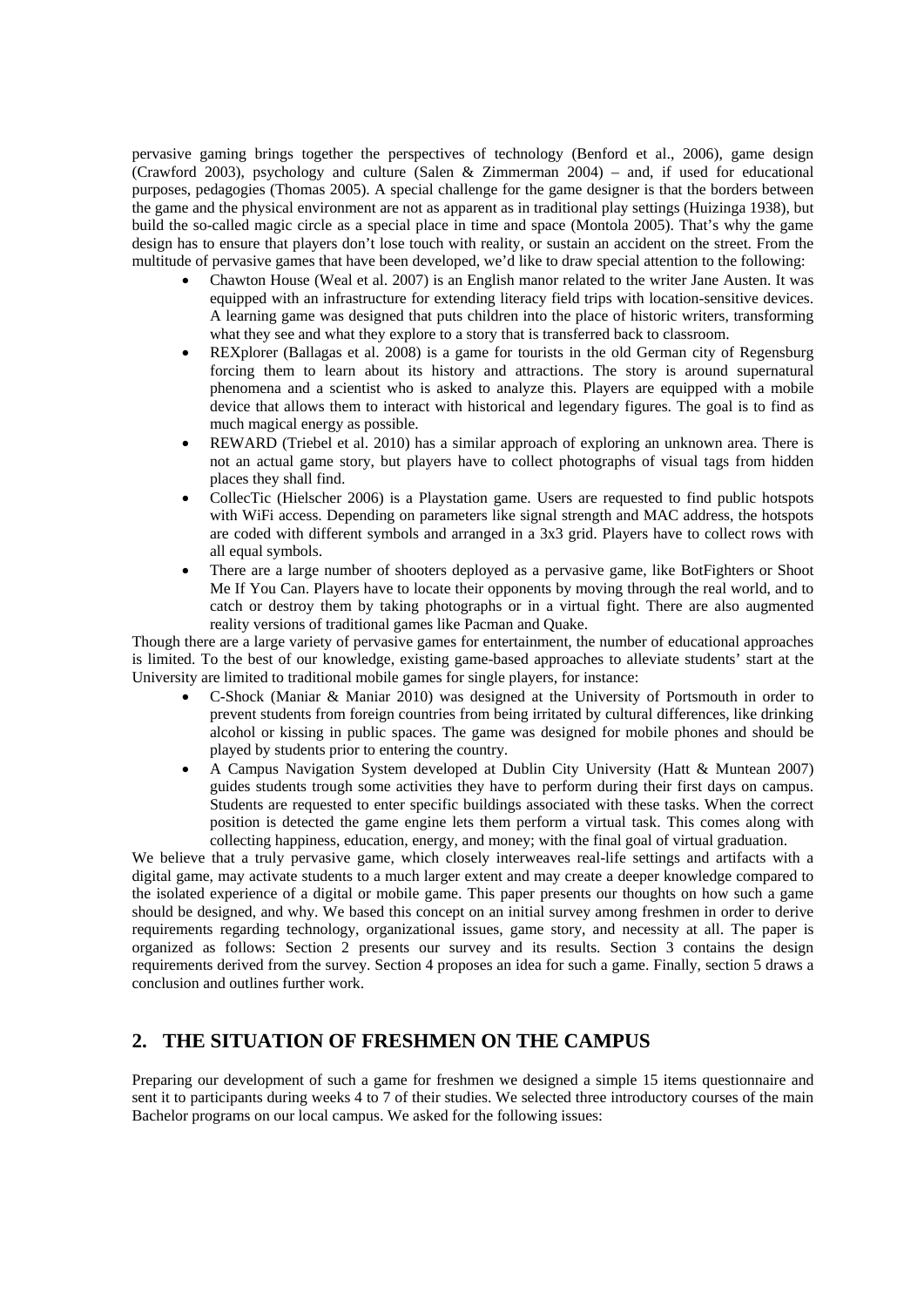- personal data (age, gender, type of studies)
- equipment and attitudes (devices and how they use them)
- experiences (how well they did as freshmen)
- preferences and ideas for a freshmen game

This was a web-based survey. We received a total of 146 submitted questionnaires, which is approximately 40% of the overall freshmen in the involved courses. Students are mainly in the age of 19 to 21 years (88%). About 44% are female and 56% male. They assigned themselves to computer science (14%), business informatics (28%), business economics (54%), and political economics (4%). While a majority of business economics students is female, in the other disciplines a majority is male. Considering the overall number and distribution of students, we feel that this is a good sample of students in these disciplines. In the following, we're going to present selected answers in more detail.

Most of our students own mobile devices that could be facilitated for the game. The types of available devices and network connections (multiple selections were possible) are given in Figure 1. We see that students are well-equipped with mobile devices, mostly in terms of notebooks (74%) and smart phones (39%). Additionally, some MP3 players and tablet PCs were mentioned. We believe that traditional phones without seamless web access are not suitable for our intention. Almost all students (99%) have internet access. Surprisingly, there are no inter-dependencies of technical equipment with gender or discipline; this is in contrast to what we experienced in previous developments.



Figure 1: Different types of mobile devices (left) and network connections (right) at the students' disposal

The students are familiar with using the internet for different activities both in private life and in their studies (80 to 90% for browsing the web and communicating online). So, the technical preconditions for our game are given. Many students play computer games in their private life (47%), but only few in relation to their studies (3%).

Another block of questions tried to find out how well the students did on the campus during their first weeks. For designing our survey, we identified some points in the daily life of a student that might be crucial. We asked the students if they had problems with this places and actions, or not. Figure 2 presents the results.

There were almost no problems with attending relevant lectures (82%). Some students mentioned the systematical numbering of rooms within building as a reason for this.

A second group of items did not cause considerable problems, but did also not make the students feel very competent. Students did more or less well with orientation in the own institute (69%), on the campus (68%), and in the city (40%) as well as in the cafeteria (76%), in the library (48%), and public transport (53%).

Finally, we've seen that a number of students had little or severe problems with course registration (18%), course guidance (16%), academic help (15%), and social help (12%). These columns are marked with a solid triangle in the figure; we're going to focus our game on these points.

It shall be mentioned that a large number of students claimed not to need or make use of orientation in the city (35%), working in the library (22%), course guidance (29%), social help (57%), and public transport (26%). This may be a misjudgment and is thus also a toehold or goal, respectively, for our game. These issues are marked with an empty triangle in the figure.

There were no remarkable gender differences in this block, except two points: Regarding library and course guidance, female students tend to feel more comfortable, while male students tend to say that they don't need or don't use it.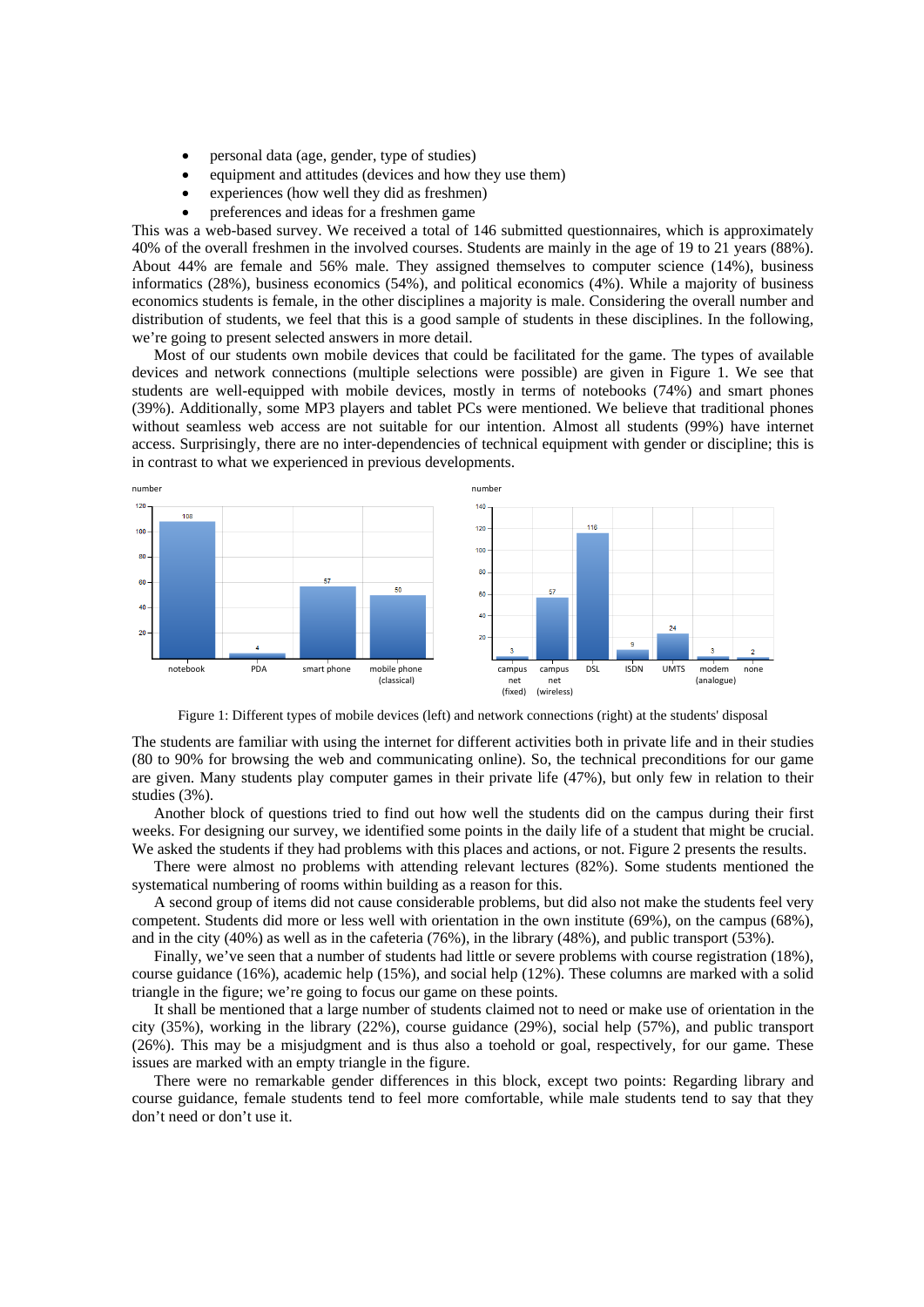

Figure 2: Self-assessment of students' capabilities regarding typical activities on the campus / during their studies

In the last block of our questionnaire we tried to find out how the students like our idea of a pervasive game, how they could imagine the organization of such a game, and which types of games they prefer. Fortunately, students appreciate our idea (97%) and share our vision of a mobile, online approach (64%) across the whole campus and city (90%). Surprisingly, students prefer a team-based approach (83%); we appreciate this but did not expect it because we experienced most students in technical disciplines to be a loner. Most of the students are willing to bring their own devices (93%, including 13% who do not want to use foreign devices). The majority prefers small-sized mobile devices (like smart phone 49%), but also bigger and more stationary devices (notebooks 64%, PCs 45%).

Moreover, we did not imagine that 55% prefer a funny game against a sportive (33%) or serious (32%) approach. Male students clearly tend towards a funny game, while female students slightly preferred a serious approach. Regarding the game story, we asked the students to rate the suitability of traditional designs (multiple selections possible). Figure 3 presents the results. In general, students preferred adventures (48%), rallyes (49%), and cards (50%), while the latter one did not find friends among the sportive group of students (only 25%). In general, students who liked funny games did agree with all offers (mean of 62%), while students with a serious preference were more or less undecided and observant (mean of 55%). The group who agreed with a shooter mainly consists of male students (86%), while dice are selected mostly by female students (71%). Additional suggestions provided by the students included chess and singing. <sup>2</sup> mumber city carrier on the last block of our questionnaire we tried to find out help and the last block of our questionnaire we tried to find out help and the last block of our questionnaire we tried to find out help



Figure 3: Students' preferences for different game designs

### **3. DESIGN REQUIREMENTS FOR SUPPORTING FRESHMEN**

Derived from the results of the survey presented above, we identified a number of design requirements for the planed game. This process was straight-forward and shall not be commented here.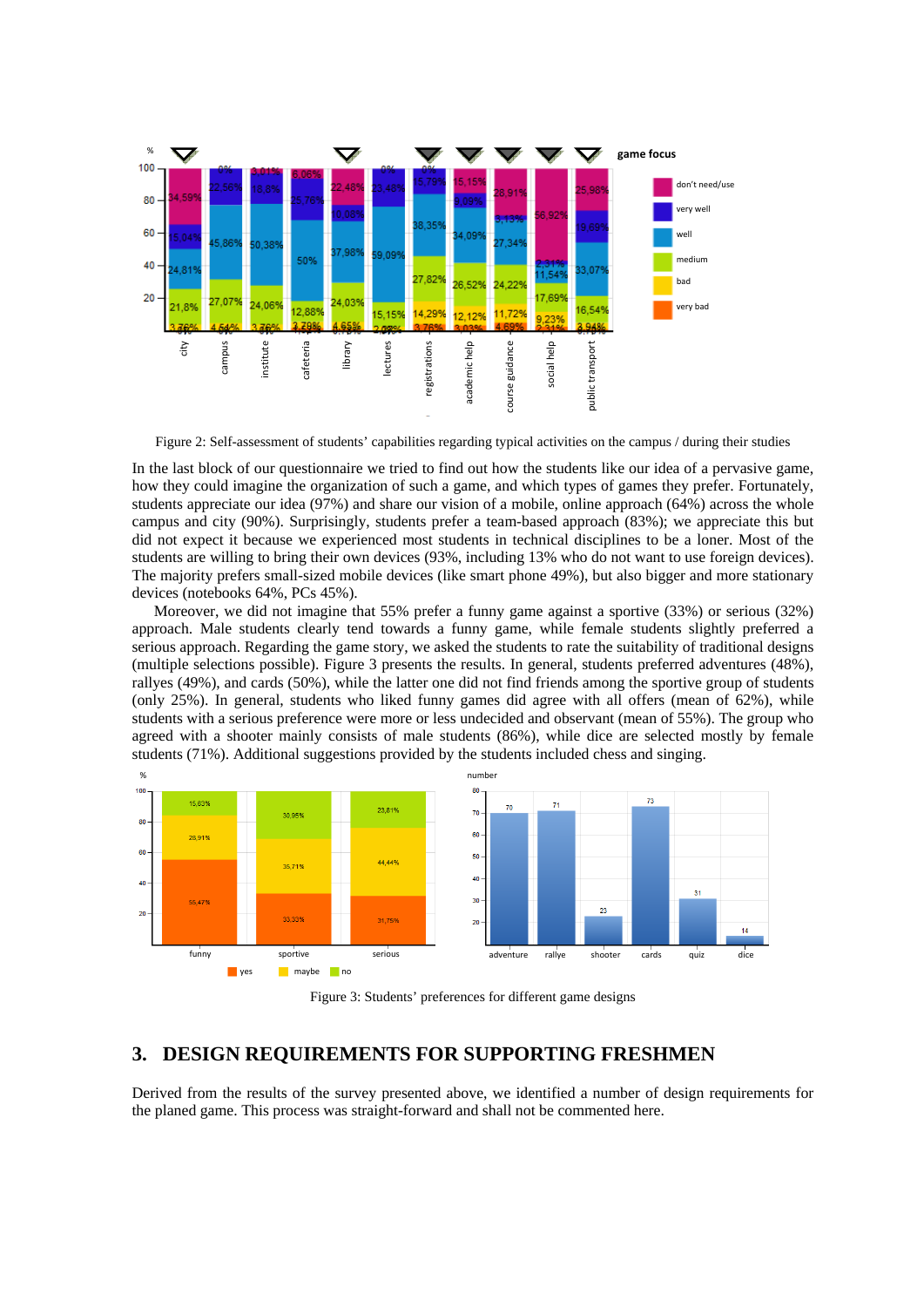- There is no need for a compromise of medium-sized devices. But we have to guarantee distinction between large and small screens (notebooks/PCs and smart phone) including different interaction concepts.
- The overwhelming willingness of students to use own devices comes along with a variety of platforms we have to support. Thus, there are strong requirements for platform independence of the developed game.
- Students declared far less wireless network connections than mobile devices. Especially, access via UMTS is in their private responsibility and associated with costs (even in case of a flat rate). So, a mixed strategy is necessary. First, students can be supported by the game to establish WiFi connection on campus. Second, we have to provide alternatives like a targeted integration of stationary devices.
- We can presume that students are well familiar with the use of mobile devices and the internet. Thus, the game design has to follow only general rules of usability and does not need to take care of novice computer users. Since many (but clearly not all) students are experienced game players, we'll need to have different levels of difficulty in order to attract all students. The same is with the focus on funny, serious, or sportive tasks.
- We need a high degree of freedom within game play in order to support variety of disciplines with specific personal and scientific habits, including different ratio of male/female students.
- The game shall be in online team-play modus and mobile across all three campuses of our University as well as the whole city.
- The topics covered by the game should have a main focus on course registration, course guidance, academic help, and social help. Additional focus can be necessary on orientation in the city, working in the library, and public transport. Other topics are negligible.
- Rallye and adventure are the most promising game types, but also hard to implement. Alternatively, cards can be a sufficient approach, if there is a sportive element in order to attract all groups of students.

These requirements directly led to the concept of our freshmen game, presented in the following section.

# **4. THE CONCEPT OF A PERVASIVE CAMPUS GAME**

Based on our user survey and the requirements we derived from it, we'd like to propose the following concept to implement the idea for a pervasive game to support freshmen on campus. We kindly appreciate any comments of scientific reviewers and conference participants that may help us to improve the concept before starting implementation.

For reasons of platform independence we decided to implement a *browser-based game*, since this is the common denominator of all devices. Accordingly, extensions like Flash or JavaScript must not be used. This comes along with omitting specific device capabilities like sensors for position estimation. (Depending on the variety of device types among students, there is a future option of client-side plug-ins for specific extensions.) We're going to create awareness of user's position using existing infrastructure like WiFi access on selected points. Moreover, the current position of a player can be estimated by integrating physical artifacts (like books, posters, trees, houses, …) into the game play – not into the IT infrastructure itself.

Our second design decision is towards a cards-based game (in particular, a *quartet* or *foursome*) in order to limit the amount of information to be displayed on the screen. This is both to address the variety of client devices and to ease the play of the game (Weal et al. 2007). The goal shall be to collect four cards of a type; these types are the topics of interest identified in our survey. Every card stands for a question to be answered, a task to be done, or a place to be visited. These can be online activities (like creating their personal info page in the learning platform) or physical activities (like finding an artifact hidden somewhere on the campus). We have to find a balanced mix of funny, sportive, and serious tasks. This refers to the relevance of topic; important points should require more personal involvement, while marginal issues can be treated casually. Some tasks will have a rallye character in order to keep players attentive and interested.

Regarding the subjects of these tasks we decided to directly implement a model from cognitive sciences, applied to the required *knowledge types* for freshmen. This can be classified into four levels (Jarz 1997), based on each other: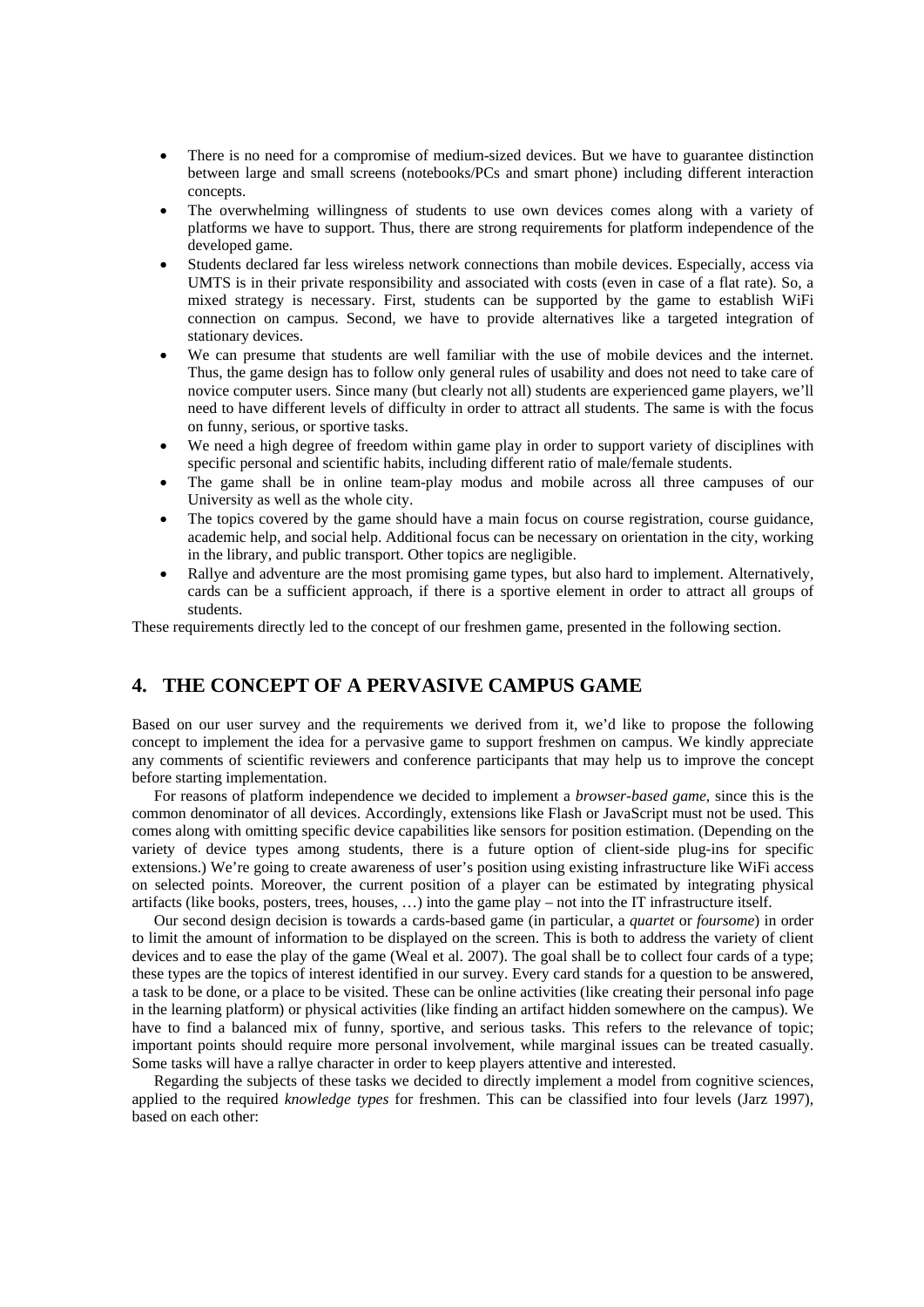- Factual knowledge is declarative, static information on an issue. We can simply test that by letting the students answer a question.
- Orientational knowledge is a schematic model of a topic. For theoretical fields, this requires targeted questions. For physical issues, the student can be asked to visit a place or select an object.
- Actionable knowledge is procedural and dynamic information on an activity. Questions are needed to verify if the student knows how to do something.
- Practical knowledge is an actual skill to perform an activity. We can test that by letting the students do something.

These four levels result in the four cards of each type. The following table gives some examples for selected topics of the game or types of cards, respectively. The challenge is not only to create a task, but rather to find ways to bring back the result of the task into the gaming engine.

|                        | factual knowledge                                                                                                  | orientational knowledge                                                                                                     | actionable knowledge                                                                                                                                           | practical knowledge                                                                                                   |
|------------------------|--------------------------------------------------------------------------------------------------------------------|-----------------------------------------------------------------------------------------------------------------------------|----------------------------------------------------------------------------------------------------------------------------------------------------------------|-----------------------------------------------------------------------------------------------------------------------|
| course<br>registration | Where does course<br>registration take<br>place?<br>students' office.<br>online system,<br>tutor, or professor.    | Select the categories of<br>courses you are forced to<br>attend this semester!<br>[depends on discipline]                   | What do you need to<br>log into the course<br>management system?<br>matriculation number,<br>account, password, or<br>email address.                           | Register yourself for<br>the project on<br>pervasive gaming!                                                          |
| cafeteria              | Who is owner of<br>the cafeteria?<br>university, student<br>union, city, or state.                                 | Select the building on the<br>map where the cafeteria is<br>located in!                                                     | Finished your meal,<br>where do you leave<br>your dishes?<br>table, rack, conveyor,<br>or cashier.                                                             | Go to the cafeteria<br>and take your meal.<br>Then, enter the code<br>the cashier gave to<br>you into this interface. |
| library                | Why do you need a<br>signature in the<br>library?<br>to sign a ticket, or<br>to identify a book.                   | Entering the library, in<br>which direction is the<br>$\text{desk}$ ?<br>straight forward, to the<br>left, or to the right. | When lending a book,<br>do you first take the<br>book from the rack, or<br>present your id at the<br>$\text{desk}$ ?                                           | Go to the library and<br>lend the book<br>[randomly generated]<br>for each team]!                                     |
| public transport       | Select the types of<br>public transport that<br>are available in our<br>city!<br>bus, tram, railway,<br>or subway. | Which river do you cross<br>on the trip from the<br>eastern campus to the city<br>centre?                                   | Use the route planner<br>of the transportation<br>company to find out<br>how long the next<br>connection from<br>eastern campus to the<br>biosphere will take. | Take a train to central<br>station. Go to the bus<br>terminal and find out<br>at which platform bus<br>695 takes off. |
| other topic            | answer a question                                                                                                  | select or visit something                                                                                                   | proof know-how                                                                                                                                                 | do something                                                                                                          |

Table 1: Examples for different tasks of the game relating to knowledge types and game topics

The *organization* of the game is simple. Students can request their tasks from the web server of the game. When a task is fulfilled correctly, the respective card will be added to the personal deck of the player. This requires just a central record with web-based interface. Though collecting cards is an individual job, we need a support for team-play. Cooperation among students can be forced not only by helping each other in collecting cards. Furthermore, we're going to divide the organization of the game into three phases. In an initial face-to-face meeting, teams are built that compete with each other. The second phase is made of personal mobility and collecting cards. The central game server will keep track of all tasks fulfilled resp. cards collected by each team. Third, there shall be a phase for exchanging cards in order to complete a block of the quartet. This can be both another face-to-face meeting and/or a web-based market place.

This brings up the question of gaming *interfaces*. Each gaming interface offers different functionality within the game play (Lindt et al. 2006). In general, there is an administrative and a player interface required. Administration includes management of players and external components as well as supervising the game progress. Here, a comparatively large amount of data has to be handled, which can be done better using a conventional PC. Players' interface allows to request and fulfill tasks, and to manage cards. This interface will be designed for a smart phone, but works also on a PC/notebook. Moreover, some activities are carried out using external platforms, like registering for a course or lending a book. A notification on success of the player is sent to the gaming server, automatically.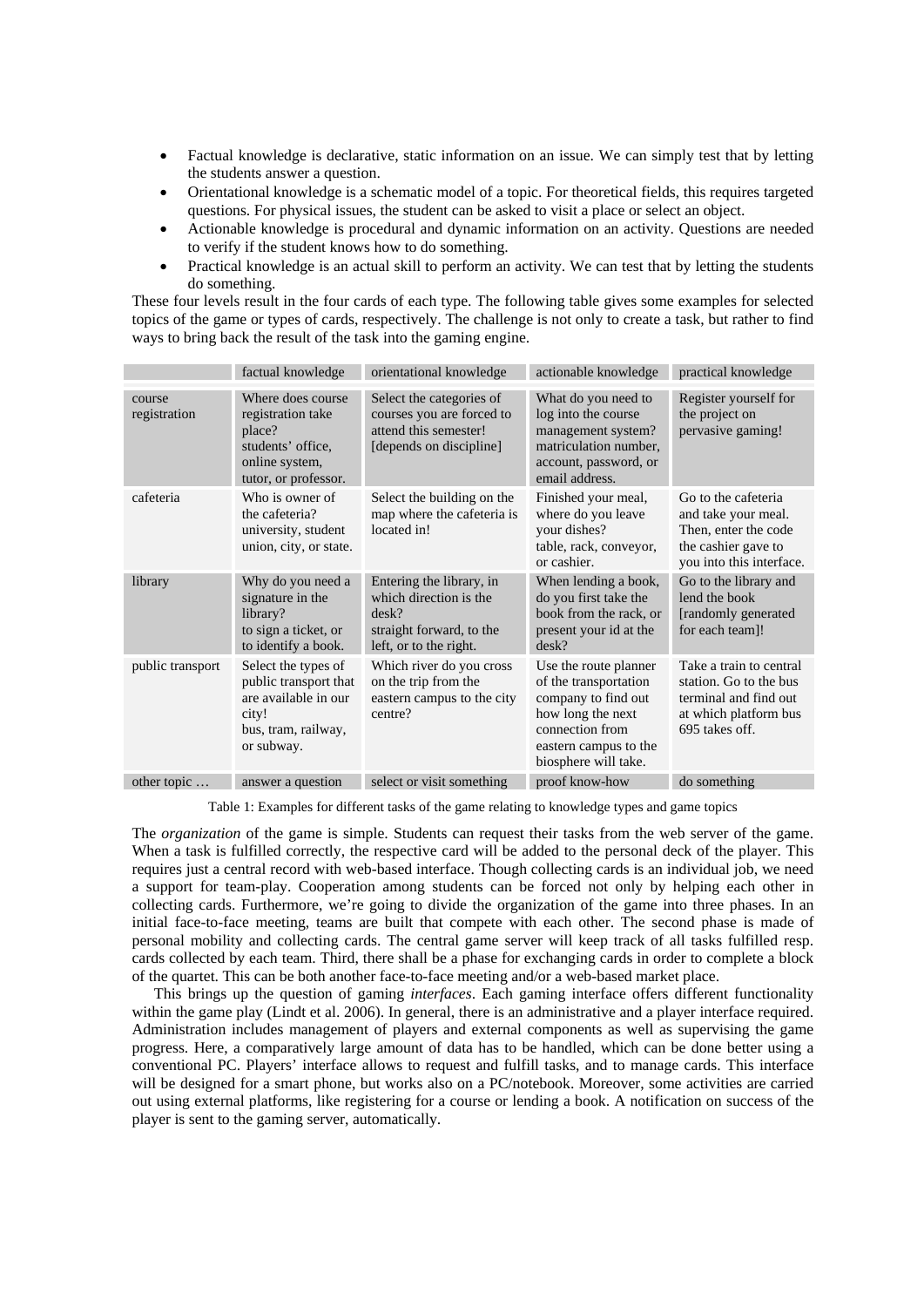The *interoperability* between these components will be realized by means of a service-oriented architecture. We made excellent experiences with such an approach for the dynamic interconnection of different gaming scenarios and systems in an educational setting (Zender et al. 2009). A learning platform, the 3D virtual world Second Life, a lecture recording system, a map server, and several own components were integrated by Web Services. This shall now be transferred to the pervasive gaming scenario. External platforms can be equipped with a service wrapper; either directly as a plug-in or code modification, or indirectly by introducing a so called surrogate that mediates between service-based and conventional communication paradigms. Our game engine itself will be provided as a service, too, and is thus re-usable for other purposes.

Starting from this concept, we scheduled *implementation* of the game to the upcoming summer semester. Further preparations include selection and purchase of selected mobile devices for implementing the prototype, collecting further ideas for activities and places the game may integrate, as well as formal modeling of game logics. We are confident that the game will be available for the next generation of freshmen in winter semester 2011/2012. This will require coordination with the official students' office and teachers of selected introductory courses. For a first prototype, we're going to restrict ourselves to students in the disciplines covered by our survey. Anyhow, the designed gamed should be of interest for other departments, too.

## **5. CONCLUSION AND FURTHER WORK**

This article presented the results of a user study analyzing how well freshmen did on the campus in their first weeks and how they could be supported by use of a pervasive game during an introductory course. Based on the results of this study, general requirements for such a game were stated from a technical, social, and organizational point of view. Finally, we described a concept for a pervasive game to support freshmen, which we're currently implementing. We plan to provide our game to students throughout 2011. Considering the feedback ratio of 40% to our survey, which is usual for surveys in general, we assume that a similar (or even higher) percentage of freshmen will participate in the game. The key point for acceptance (and thus, for the impact) of the game will be to cleverly embed it into the organizational procedure during welcome days on the campus.

Though we can neither present a completed system nor its evaluation, we strongly believe that the results of our survey, the requirements we derived from that, and our design of the game will be of certain benefit for other institutions dealing with the idea to welcome freshmen on their campus with innovative methods for integration. Our findings are applicable to other scenarios, too. The survey provides valuable information for the design of any IT systems for students. And the design issues presented can be transferred to other games at the University, like for learning of subject matters, as well as for games in other environments, e. g. for tourist information.

Beyond implementation of the game, we intend to thoroughly evaluate the system and its usage. This includes questions like: Did we draw correct conclusions from the survey, leading to valid design requirements? How do the students rate our design decisions? Are there activities they prefer or don't like, and do the activities have a suitable level of difficulty? Is the mix of funny, sportive, and serious elements well-balanced? And last but not least, does the game improve the situation of freshmen on campus, compared to the current results of our survey?

From a technical perspective, we'll have to further analyze which types of smart phones are popular among the students (like Apple, Android, or Windows Mobile) in order to align the programming and characteristics of the game with the capabilities of students' devices. Accessing system functions like sensors for GPS, orientation, and velocity will allow us to realize an enhanced version of the game with positioning information, gesture integration or the like, and finally a game design that has more the character of a rallye or adventure. Of course, we'll have to collect this technical data automatically without hampering players.

Regarding survey among freshmen, we plan to resend our questionnaire to students of arts and humanities. Moreover, we're going to further refine our analysis of the survey in terms of a factor analysis, e.g. if there are any distinguishing elements between students. A service-based architecture and a dynamic composition of different elements in the gaming scenario provide the flexibility we need to address individual needs and preferences in such a system.